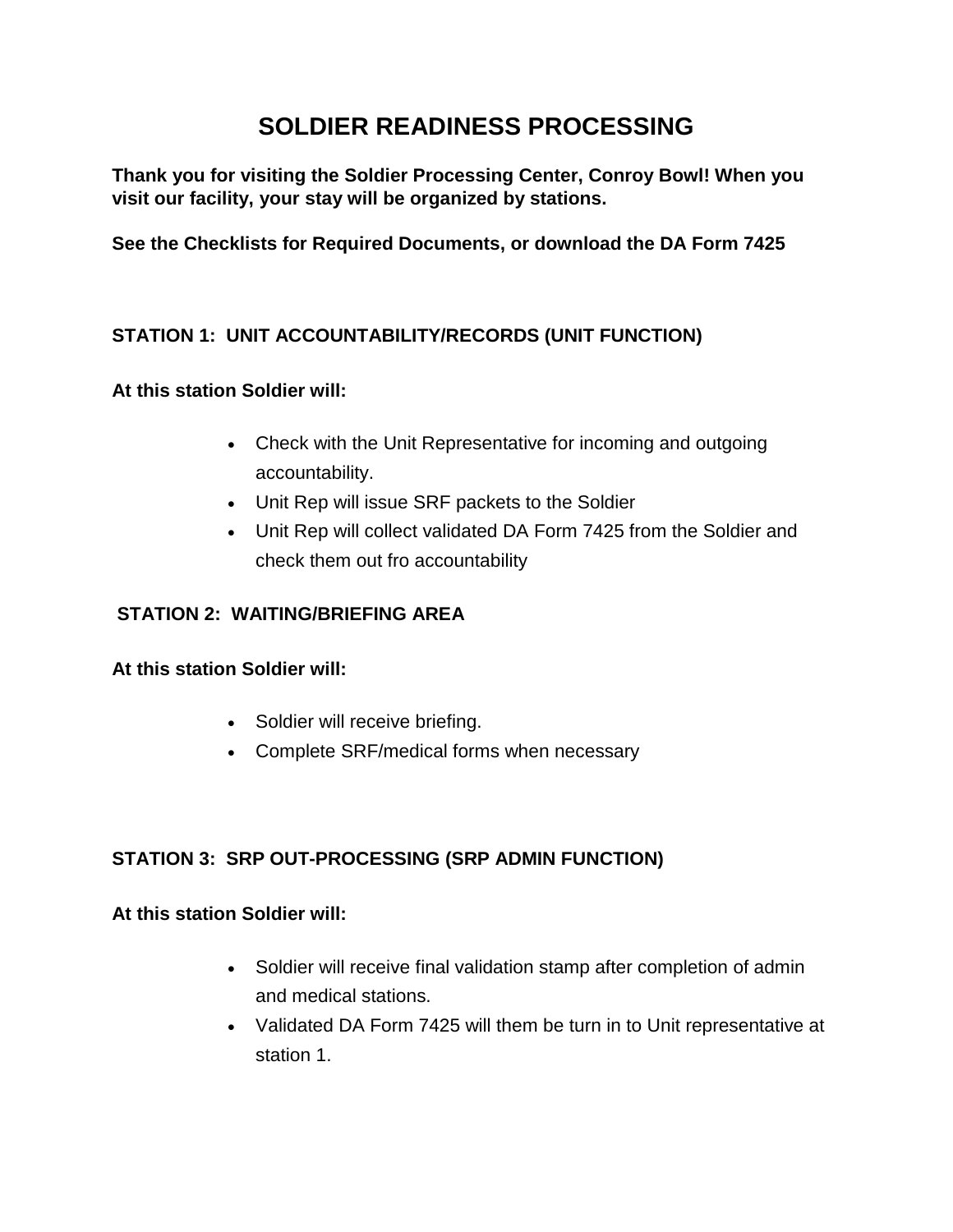# **STATION 4: PERSONNEL (UNIT S1, S2, S3, S4, UNIT LEGAL AND UNIT CHAPLAIN**

#### **At this station Soldier will:**

- Update your DD 93 and SGLV (S1)
- Validate Unit portion of the DA Form 7425
- Receive wills and powers of attorney (if needed) (LEGAL
- Receive a Service Members Civil Relief Act Brief (LEGAL)
- Receive the Uniformed Services Employment and Reemployment Act Brief (LEGAL)

# **STATION 5: ACS (ONLY WHEN A NO-NOTICE SRP IS CONDUCTED**

#### **At this station Soldier will:**

• Be validated by ACS portion of the DA Form 7425

## **STATION 6: MPD SFL-TAP (ONLY WHEN A NO-NOTICE SRP IS CONDUCTED**

#### **At this station Soldier will:**

• Be validated by SFL-TAP portion of the DA Form 7425

# **STATION 7: FINANCE (ONLY WHEN A NO-NOTICE SRP IS CONDUCTED AND CENTCOM MISSION**

## **At this station Soldier will:**

- Be validated by FINANCE portion of the DA Form 7425, EAGLE Cash Card for CENTCOM missions.
- •